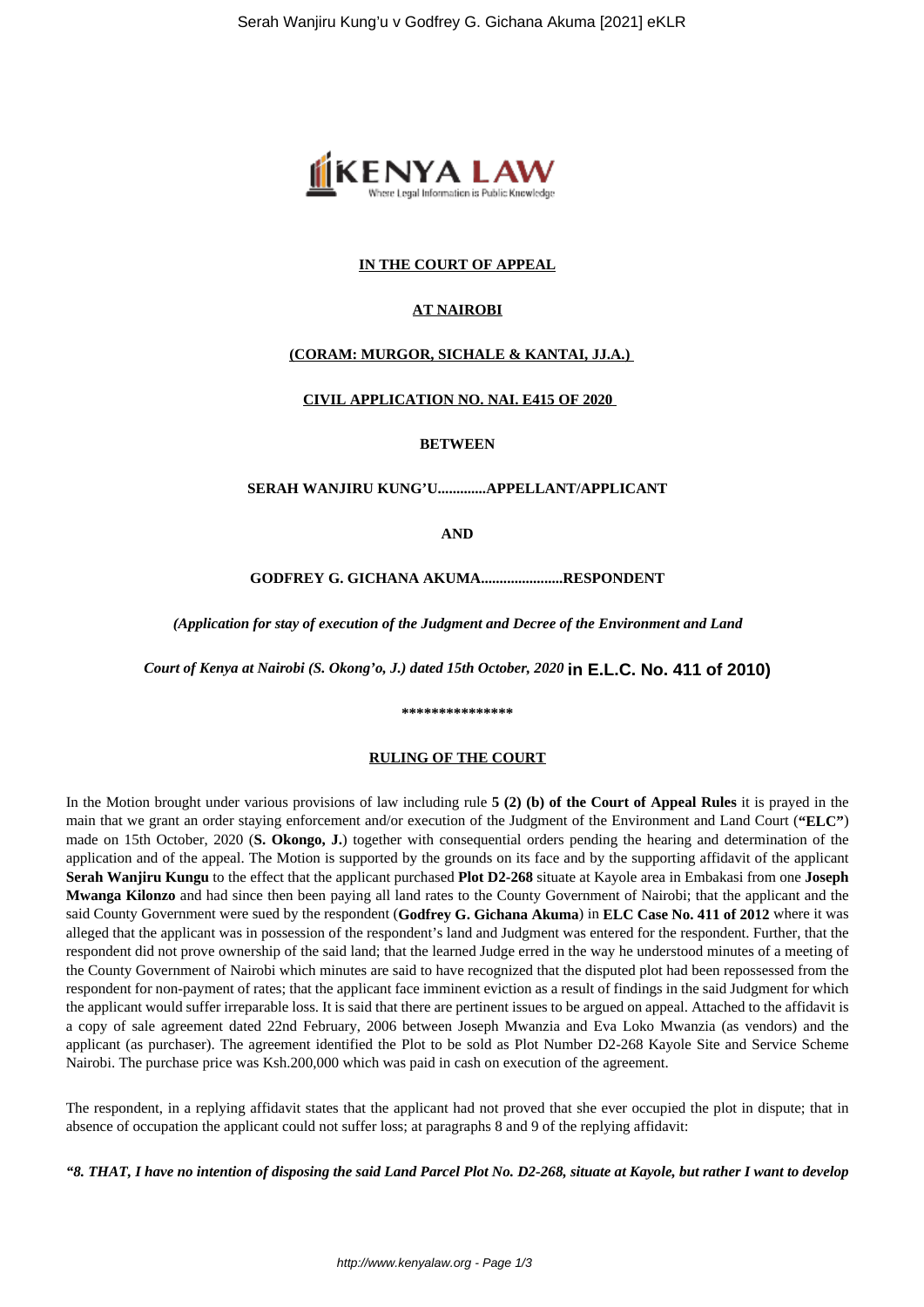*the same as planned before, the more reason why I instituted a suit against the Appellate/Applicant together with the Nairobi City Council for interfering with the plans to develop the said land parcel.*

*9. THAT, the allegation of intended eviction of the Applicant from the subject land resonates in all the papers filed by the Applicant, however, there is no iota of evidence of any threat that I intend to evict the Applicant, who otherwise has never been in physical occupation of the said land."*

Both sides filed written submissions which we have carefully considered. In an application of this nature an applicant must demonstrate that the appeal, or intended appeal, as the case may be, is arguable which is the same as saying that the appeal is not frivolous. Such an applicant must, in addition, show that the appeal would be rendered nugatory absent stay – See the case of *Stanley Kinyanjui Kangethe v Tony Ketter & Others [2013] eKLR* where the said principles were well summarized.

The dispute between the parties is on ownership of a plot of land in Kayole. The applicant says and produced documents to the trial court showing that she purchased the land in the year 2006 and had since paid rates to the County Government of Nairobi. She further says that the land had been repossessed from the respondent by the County Government after not paying rates payable. In those circumstances the issue of ownership of the land is an arguable point on appeal. An arguable point is not one that must succeed – See the case of *Dennis Mogambi Mongare v Attorney General & 3 Others Civil Application No. NAI. 265 of 2011.*

On the nugatory aspect which an applicant must also satisfy to be accorded the protection under **rule 5(2) (b)** of the **rules of this Court** the applicant fears imminent eviction after the orders made by the ELC which orders she intends to appeal. On the other hand the respondent says that he will not evict the applicant but he also says that he wants to enter the land and commence some developments. In those circumstances it is just and expedient that the status quo – ante be preserved pending hearing and determination of the intended appeal

The Motion succeeds and is granted. Costs will be in the appeal.

# **DATED AND DELIVERED AT NAIROBI THIS 7TH DAY OF MAY, 2021.**

## **A.K. MURGOR**

**......................................**

### **JUDGE OF APPEAL**

**F. SICHALE**

**..................................**

## **JUDGE OF APPEAL**

**S. ole KANTAI**

**.................................**

### **JUDGE OF APPEAL**

*I certify that this is a true copy of the original.*

*Signed*